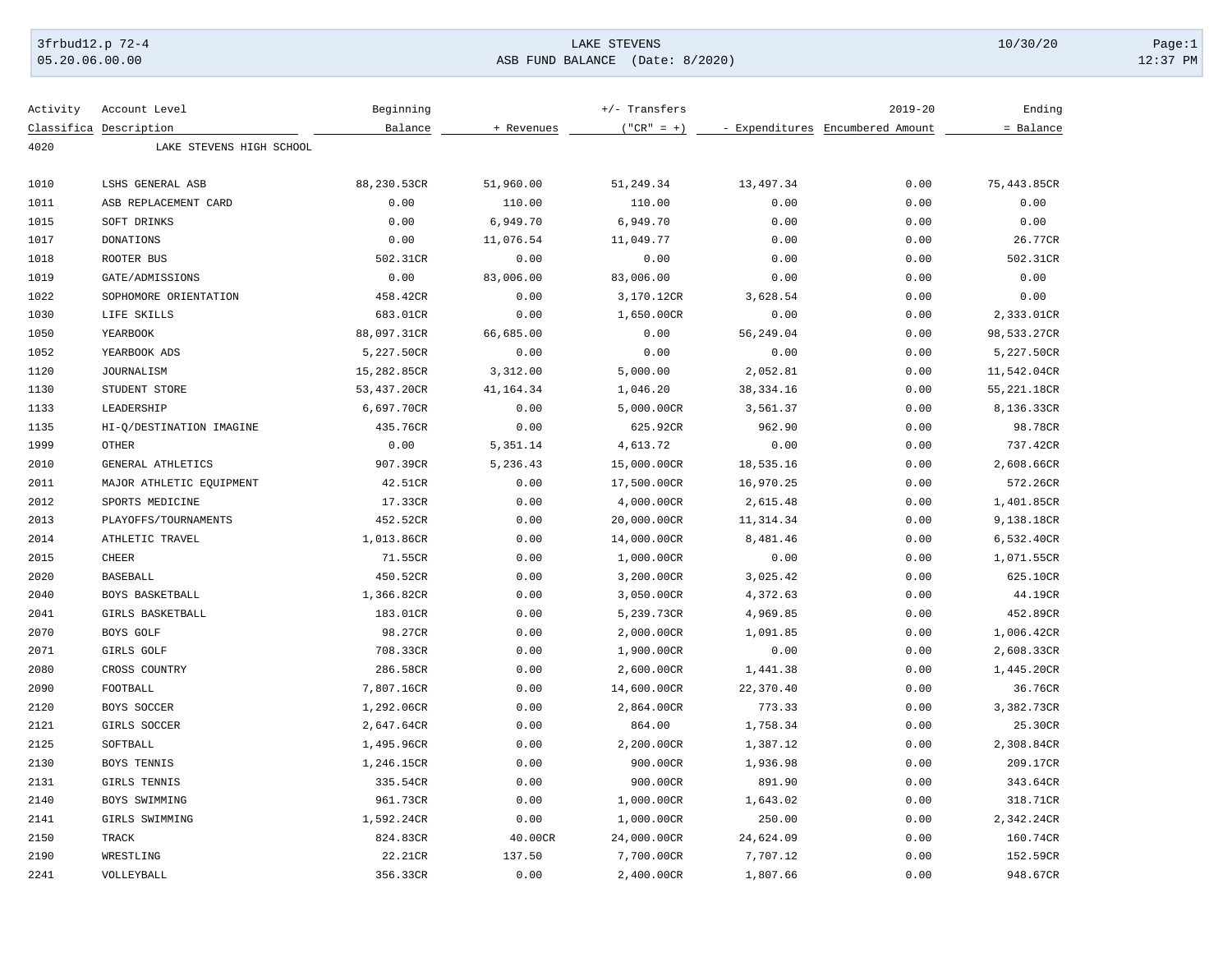## 3frbud12.p 72-4 LAKE STEVENS 10/30/20 Page:2

05.20.06.00.00 ASB FUND BALANCE (Date: 8/2020) 12:37 PM

| Activity | Account Level                 | Beginning   |            | +/- Transfers |           | Ending                           |             |  |
|----------|-------------------------------|-------------|------------|---------------|-----------|----------------------------------|-------------|--|
|          | Classifica Description        | Balance     | + Revenues | $("CR" = +)$  |           | - Expenditures Encumbered Amount | = Balance   |  |
| 4020     | LAKE STEVENS HIGH SCHOOL      |             |            |               |           |                                  |             |  |
| 3019     | CLASS OF 2019                 | 3,722.00CR  | 0.00       | 3,722.00      | 0.00      | 0.00                             | 0.00        |  |
| 3020     | CLASS OF 2020                 | 6,484.59CR  | 20,390.00  | 0.00          | 15,289.87 | 0.00                             | 11,584.72CR |  |
| 3021     | CLASS OF 2021                 | 1,475.15CR  | 0.00       | 4,540.00CR    | 2,540.00  | 0.00                             | 3,475.15CR  |  |
| 3022     | CLASS OF 2022                 | 1,000.00CR  | 965.00     | 499.81        | 1,166.82  | 0.00                             | 298.37CR    |  |
| 4003     | ART CLUB                      | 250.00CR    | 0.00       | 250.00        | 0.00      | 0.00                             | 0.00        |  |
| 4004     | ANIME CLUB                    | 618.63CR    | 266.65     | 100.00CR      | 0.00      | 0.00                             | 985.28CR    |  |
| 4010     | DUNGEONS AND DRAGONS          | 35.73CR     | 0.00       | 0.00          | 0.00      | 0.00                             | 35.73CR     |  |
| 4012     | SPORTS MEDICINE CLUB          | 750.00CR    | 0.00       | 200.00CR      | 0.00      | 0.00                             | 950.00CR    |  |
| 4020     | <b>BAND</b>                   | 532.36CR    | 0.00       | 6,000.00CR    | 4,811.96  | 0.00                             | 1,720.40CR  |  |
| 4024     | VIKING TV                     | 1,003.38CR  | 0.00       | 0.00          | 0.00      | 0.00                             | 1,003.38CR  |  |
| 4025     | ROBOTIC CLUB                  | 450.00CR    | 0.00       | 100.00CR      | 0.00      | 0.00                             | 550.00CR    |  |
| 4027     | COMPUTER/TECH MEDIA/ TSA      | 676.36CR    | 0.00       | 0.00          | 0.00      | 0.00                             | 676.36CR    |  |
| 4028     | <b>GAME CLUB</b>              | 600.00CR    | 0.00       | 0.00          | 0.00      | 0.00                             | 600.00CR    |  |
| 4029     | PING PONG CLUB                | 317.89CR    | 0.00       | 100.00CR      | 0.00      | 0.00                             | 417.89CR    |  |
| 4030     | CHOIR                         | 303.62CR    | 1,000.00   | 100.00CR      | 59.18     | 0.00                             | 1,344.44CR  |  |
| 4032     | VIDEO CLUB                    | 98.72CR     | 0.00       | 0.00          | 0.00      | 0.00                             | 98.72CR     |  |
| 4035     | THE MODEL UNITED NATIONS CLUB | 570.00CR    | 0.00       | 570.00        | 0.00      | 0.00                             | 0.00        |  |
| 4050     | DECA                          | 21,643.80CR | 6,710.00   | 0.00          | 20,354.95 | 0.00                             | 7,998.85CR  |  |
| 4055     | MATH CONSTRUCTION             | 10,519.88CR | 0.00       | 0.00          | 0.00      | 0.00                             | 10,519.88CR |  |
| 4058     | FASHION CLUB                  | 778.05CR    | 0.00       | 778.05        | 0.00      | 0.00                             | 0.00        |  |
| 4060     | <b>DRAMA</b>                  | 8,681.05CR  | 10,205.00  | 100.00CR      | 17,461.96 | 0.00                             | 1,524.09CR  |  |
| 4065     | DANCE CLUB                    | 350.00CR    | 0.00       | 0.00          | 0.00      | 0.00                             | 350.00CR    |  |
| 4070     | LIBRARY CLUB                  | 411.80CR    | 0.00       | 100.00CR      | 0.00      | 0.00                             | 511.80CR    |  |
| 4127     | ONE VOICE CLUB                | 433.74CR    | 0.00       | 100.00CR      | 0.00      | 0.00                             | 533.74CR    |  |
| 4128     | MINORITY AWARENESS MOVEMENT   | 669.15CR    | 0.00       | 100.00CR      | 127.87    | 0.00                             | 641.28CR    |  |
| 4129     | MAGIC CLUB                    | 0.21CR      | 0.00       | 0.00          | 0.00      | 0.00                             | 0.21CR      |  |
| 4130     | FELLOWSHIP-CHRISTIAN ATHLETES | 371.73CR    | 0.00       | 100.00CR      | 0.00      | 0.00                             | 471.73CR    |  |
| 4131     | <b>LANTERN GROUP</b>          | 185.16CR    | 0.00       | 0.00          | 0.00      | 0.00                             | 185.16CR    |  |
| 4132     | HARRY POTTER CLUB             | 266.38CR    | 0.00       | 0.00          | 0.00      | 0.00                             | 266.38CR    |  |
| 4135     | NATURAL HIGHS NETWORK         | 896.79CR    | 0.00       | 0.00          | 0.00      | 0.00                             | 896.79CR    |  |
| 4155     | KEY CLUB                      | 1,343.84CR  | 104.00     | 100.00CR      | 100.00    | 0.00                             | 1,447.84CR  |  |
| 4160     | INTERACT CLUB                 | 1,070.02CR  | 0.00       | 100.00CR      | 0.00      | 0.00                             | 1,170.02CR  |  |
| 4240     | GERMAN CLUB                   | 790.99CR    | 0.00       | 790.99        | 0.00      | 0.00                             | 0.00        |  |
| 4241     | FRENCH CLUB                   | 911.15CR    | 0.00       | 100.00CR      | 67.79     | 0.00                             | 943.36CR    |  |
| 4245     | M.E.Ch.A CLUB                 | 538.35CR    | 0.00       | 200.00CR      | 0.00      | 0.00                             | 738.35CR    |  |
| 4250     | STRENGTH & CONDITIONING       | 1,637.11CR  | 0.00       | 1,000.00CR    | 165.00    | 0.00                             | 2,472.11CR  |  |
| 4260     | GSA                           | 1,039.56CR  | 0.00       | 100.00CR      | 0.00      | 0.00                             | 1,139.56CR  |  |
| 4271     | ANIMATION CLUB                | 450.00CR    | 0.00       | 0.00          | 0.00      | 0.00                             | 450.00CR    |  |